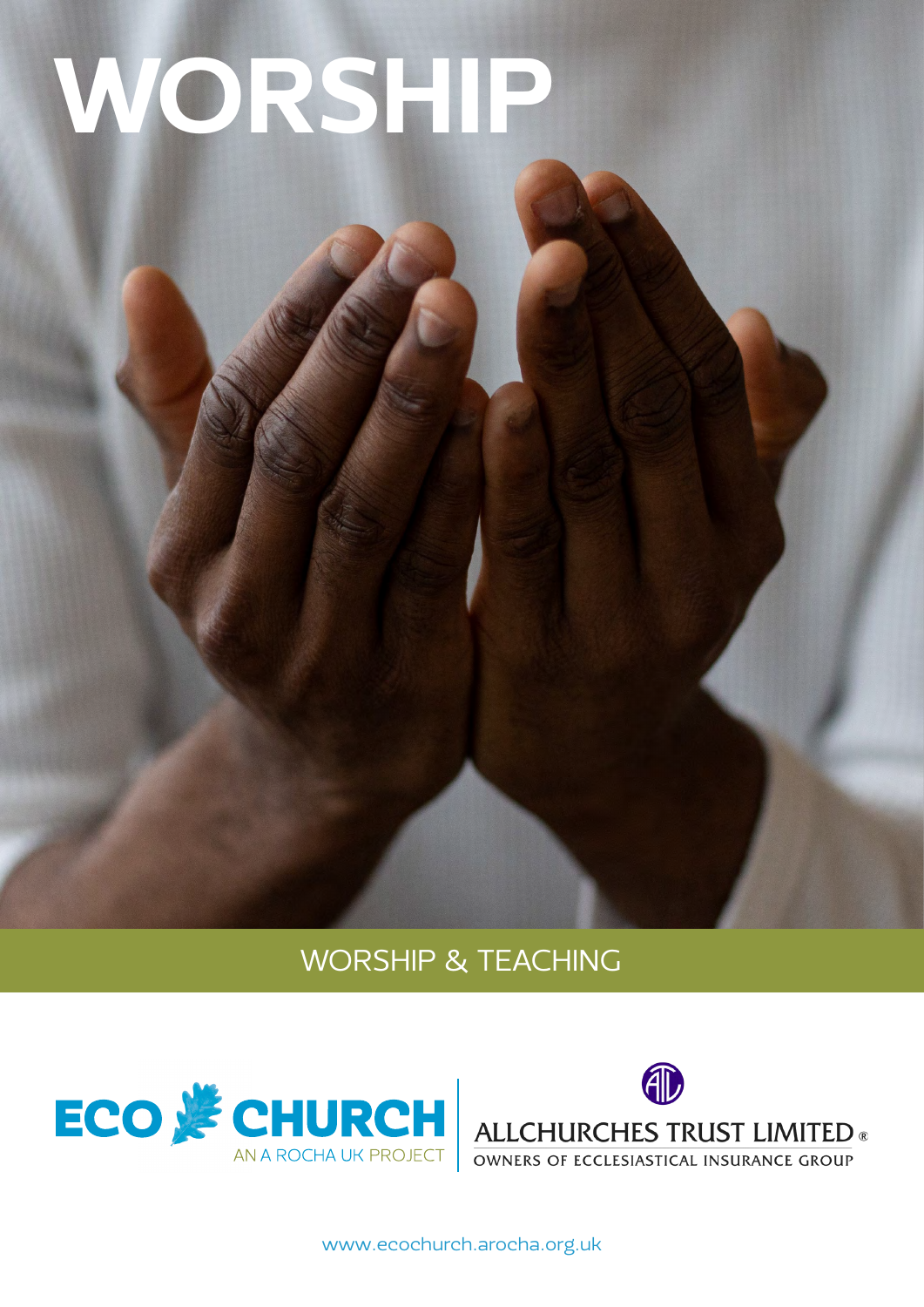

# WORSHIP & TEACHING

# **Worship**

### WHY?

Jesus said that the entire teaching of the Old Testament rests on two guiding principles: love God and love your neighbour. When it comes to the care of creation, we find the same twin foundations. To care about the plight of our planet is to love our fellow humans, both those alive now and future generations, and to love our fellow creatures in every diverse ecosystem and habitat. But it is also to love our creator. If we love God, then we will love what God has made. We express our worship by humbly tracing and echoing the divine glory exhibited in the created order and, where it is our part to do so, holding it with precious care in our hands. Environmentalism must, for all Christians, be a worship issue which affects both our lives and our gathered devotion.

But there is also a more pragmatic reason for addressing our corporate worship. Christians learn so much theology from songs and liturgies. Worship is formation, not simply adoration. What we do, say and sing informs what we believe. Repeated prayers and actions become our mantra. Captivating melodies and rhythms imprint ideas on our minds. And that which is not mentioned in our worship is, by strong implication, not part of our core identity and purpose. If our churches are to be eco-churches full of eco-Christians, then we must sing, say and act out our love for God and the whole creation. And if we are truly worshipping, these things should all come very naturally.

#### HOW?

#### MAKE IT INTENTIONAL

There are an increasing number of resources – prayers, songs and activities – available for acts of eco-worship. Seek them out and, when you use them, be very clear in your presentation and explanation. If you're asking people to do something a bit different, it can be very powerful, but it's often good to bracket it with something more familiar like a favourite hymn or song.

#### MAKE IT NORMAL

Perhaps more importantly, choose songs and prayers for your regular repertoire which express a healthy view of creation and our place and role within it. Make these themes part of your 'normal' worship vocabulary by including them amongst others. If you can find songs, for example, that



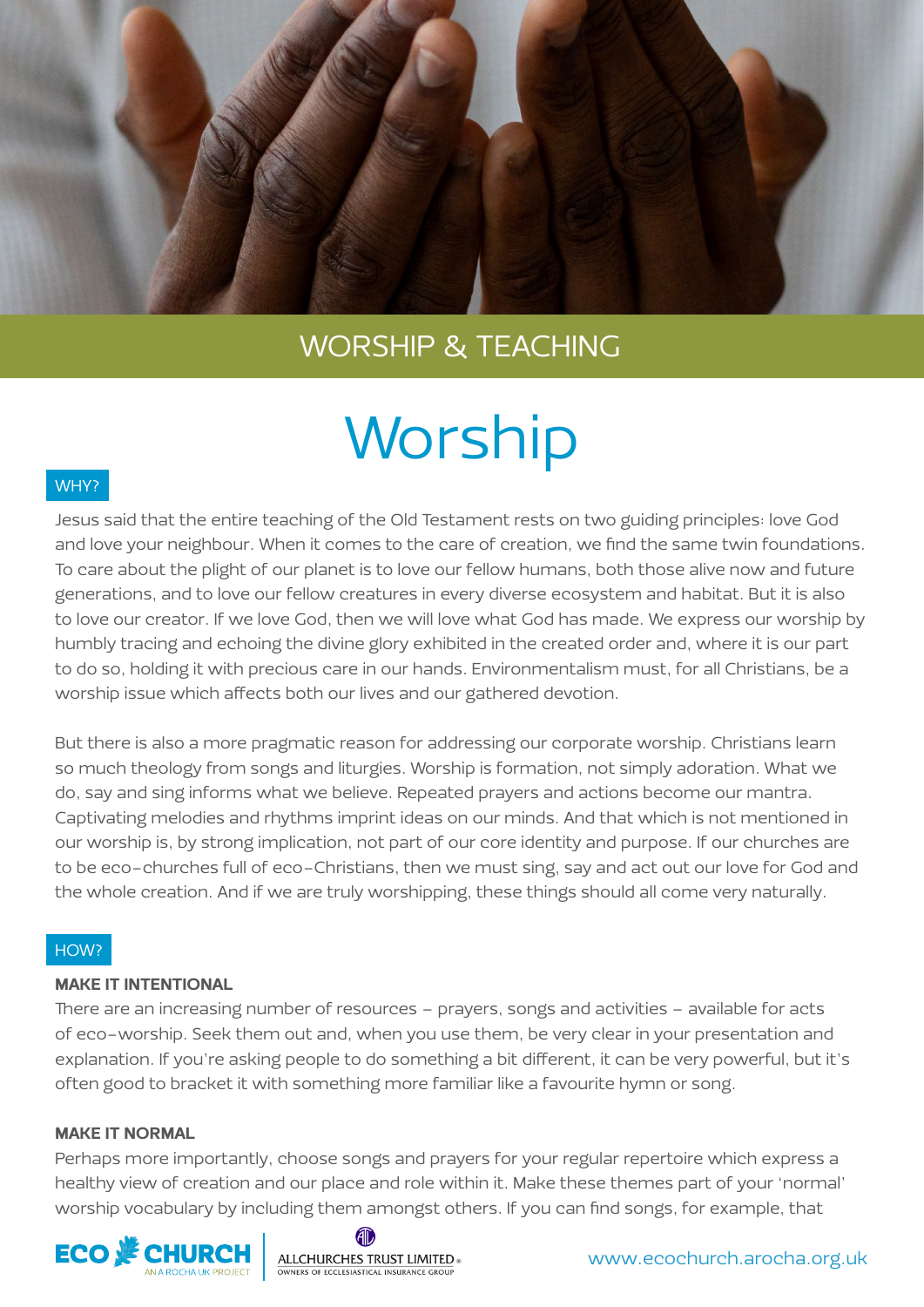

# WORSHIP & TEACHING

# **Worship**

sound just like the ones you usually sing, they'll probably fit in seamlessly. And do consider being a bit ruthless with those items (even the old favourites) that are compelling but don't describe the right narrative.

### MAKE IT PORTABLE

Think about your own worshipping environment. We are often surrounded by pews, projectors, pianos and maybe some creative artworks in tapestry or glass. But we have another sanctuary, usually just outside the church doors, where we could gather. Let nature be the auditorium, but be sure to choose ways of worshipping appropriate to that environment – you won't simply be able to act outside as if you're inside.

### MAKE IT RICHLY FLAVOURED

If we take the psalms as our example, they are full of praise, lament, confession, remembrance, hope and more. Eco-worship takes on all these flavours. You can also look for ways to address themes of creation and ecology in those 'liturgical' moments that are common across so many traditions: gathering, praise, hearing the word, credal statements of faith and more.

## LONGER READS & OTHER RESOURCES

Resound Worship has produced a study guide exploring the relationship of worship and creation care from a biblical perspective: [https://www.resoundworship.org/store/product/doxecology](https://www.resoundworship.org/store/product/doxecology-study-guide)[study-guide](https://www.resoundworship.org/store/product/doxecology-study-guide)

### WEB RESOURCES

Here are a few curated collections of links to many other resources:

- https://www.climatesunday.org/service-resources
- [https://worship.calvin.edu/resources/resource-library/worship-resources-for-creation](https://worship.calvin.edu/resources/resource-library/worship-resources-for-creation-care/)[care/](https://worship.calvin.edu/resources/resource-library/worship-resources-for-creation-care/)